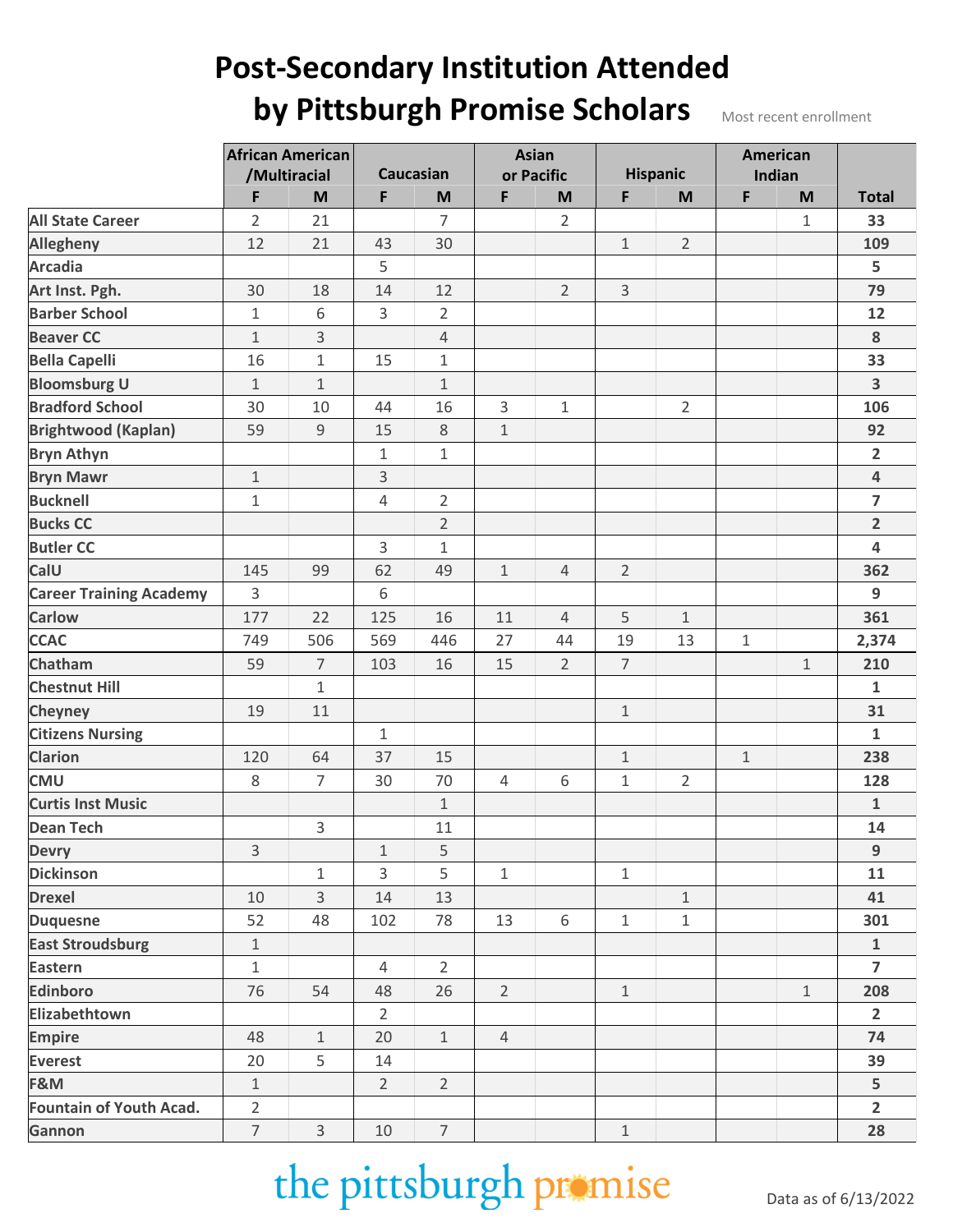|                              | <b>African American</b><br>/Multiracial |                | Caucasian      |                | <b>Asian</b><br>or Pacific |             | <b>Hispanic</b> |              | American<br>Indian |   |                         |
|------------------------------|-----------------------------------------|----------------|----------------|----------------|----------------------------|-------------|-----------------|--------------|--------------------|---|-------------------------|
|                              |                                         |                |                |                |                            |             |                 |              |                    |   |                         |
|                              | F                                       | M              | F              | M              | F                          | M           | F               | M            | F                  | M | <b>Total</b>            |
| Geneva                       | 9                                       | $\overline{2}$ | 4              | 3              |                            |             | $\mathbf{1}$    |              |                    |   | 19                      |
| Gettysburg                   | $\mathbf{1}$                            | $\mathbf{1}$   |                | $\mathbf{1}$   |                            |             |                 |              |                    |   | 3                       |
| <b>Grove City</b>            |                                         | 1              | $\overline{7}$ | $\overline{3}$ |                            |             |                 |              |                    |   | 11                      |
| <b>HACC-Harrisburg</b>       | $\mathbf 1$                             |                | $1\,$          | $\mathbf{1}$   |                            |             |                 |              |                    |   | 3                       |
| Harrisburg U Sci Tech        |                                         | $\overline{2}$ |                | $\overline{2}$ |                            |             |                 |              |                    |   | 4                       |
| <b>Haverford</b>             |                                         |                | $1\,$          |                |                            |             |                 |              |                    |   | $\mathbf 1$             |
| <b>Indiana Tech Ctr</b>      |                                         |                | $\mathbf 1$    |                | 3                          |             |                 |              |                    |   | 4                       |
| <b>Inst Med Career</b>       | 3                                       |                |                |                |                            |             |                 |              |                    |   | 3                       |
| <b>ITT Tech</b>              |                                         |                |                | $\mathbf{1}$   |                            |             |                 |              |                    |   | $\mathbf{1}$            |
| <b>ITT Tech 1</b>            | $\overline{2}$                          | 6              | $\mathbf 1$    | 11             |                            |             |                 |              |                    |   | 20                      |
| <b>IUP</b>                   | 206                                     | 104            | 73             | 55             | 6                          | 6           | 1               | $\mathsf{3}$ |                    |   | 454                     |
| <b>Jean Madeline</b>         | $\mathbf 1$                             |                | $\overline{2}$ |                |                            |             |                 |              |                    |   | 3                       |
| Juniata                      | $\overline{2}$                          |                | $\overline{7}$ | 5              |                            |             | $\mathbf{1}$    |              |                    |   | 15                      |
| <b>Kutztown</b>              |                                         |                | $\mathbf 1$    |                |                            |             |                 |              |                    |   | $\mathbf{1}$            |
| La Roche                     | 52                                      | 24             | 87             | 25             | 3                          | 6           | $\overline{4}$  |              |                    |   | 201                     |
| La Salle                     | $\overline{4}$                          | 3              | $\mathbf 1$    |                |                            |             |                 |              |                    |   | 8                       |
| Lackawanna                   |                                         | 1              |                |                |                            |             |                 |              |                    |   | $\mathbf{1}$            |
| Lafayette                    |                                         |                | $\mathbf 1$    | $\overline{2}$ |                            |             |                 |              |                    |   | 3                       |
| <b>Laurel Business</b>       |                                         |                | $\mathbf 1$    |                |                            |             |                 |              |                    |   | $\mathbf{1}$            |
| Le Cordon Bleu               | $1\,$                                   |                |                | $1\,$          |                            |             |                 |              |                    |   | $\overline{2}$          |
| Lehigh                       | $1\,$                                   |                |                | 3              |                            | $\mathbf 1$ |                 |              |                    |   | 5                       |
| Lincoln                      | 56                                      | 14             |                |                |                            |             | $\mathbf 1$     |              |                    |   | 71                      |
| <b>Lock Haven</b>            | 3                                       | $\,8\,$        | 5              | $\overline{2}$ |                            |             |                 |              |                    |   | 18                      |
| <b>Lycoming</b>              |                                         |                |                | $\mathbf{1}$   |                            |             |                 |              |                    |   | $\mathbf{1}$            |
| <b>Mansfield</b>             | $\overline{2}$                          | $\overline{2}$ |                |                |                            |             |                 |              |                    |   | $\overline{\mathbf{4}}$ |
| <b>Mercyhurst</b>            | 3                                       | $\sqrt{4}$     | 15             | $\overline{2}$ |                            |             |                 |              |                    |   | 24                      |
| <b>Messiah University</b>    | $\mathbf 1$                             |                |                |                |                            |             |                 |              |                    |   | $\mathbf{1}$            |
| <b>Millersville</b>          |                                         |                | $\mathbf 1$    |                |                            |             |                 |              |                    |   | $\mathbf{1}$            |
| Mt. Aloysius                 | $\mathbf{1}$                            |                | 1              | $\overline{2}$ |                            |             |                 |              |                    |   | $\overline{4}$          |
| <b>Muhlenberg</b>            | $\mathbf 1$                             |                | 6              | $\overline{2}$ |                            |             |                 |              |                    |   | $\overline{9}$          |
| <b>Ohio Valley Nursing</b>   | $\mathbf{1}$                            |                | $\mathbf 1$    |                |                            |             |                 |              |                    |   | $\overline{2}$          |
| <b>Penn Acad Fine Arts</b>   |                                         |                |                | $\,1\,$        |                            |             |                 |              |                    |   | $\mathbf{1}$            |
| Penn Col. Art Design         |                                         | $1\,$          | $1\,$          |                |                            |             |                 |              |                    |   | $\overline{2}$          |
| <b>Penn Tech</b>             |                                         |                |                | $\,1\,$        |                            |             |                 |              |                    |   | $\mathbf{1}$            |
| <b>Pgh Aeronautics</b>       |                                         | $\overline{2}$ | $\mathbf{1}$   | 8              |                            | $\mathbf 1$ |                 |              |                    |   | 12                      |
| <b>Pgh Career Institute</b>  | 47                                      | $\overline{2}$ | 30             | $1\,$          | $\mathbf 1$                |             |                 |              |                    |   | 81                      |
| Pgh Mortuary Science         |                                         |                | 4              |                |                            |             |                 |              |                    |   | $\overline{\mathbf{4}}$ |
| <b>Pgh Multicultual Cosm</b> | $\,1\,$                                 |                |                |                |                            |             |                 |              |                    |   | $\mathbf{1}$            |
| Pgh Vet Tech                 | 9                                       |                | 31             | $\mathbf 1$    |                            |             | $\mathbf 1$     | $\mathbf 1$  |                    |   | 43                      |
| Philadelphia Tech            |                                         | $1\,$          |                |                |                            |             |                 |              |                    |   | $\mathbf{1}$            |
| Philadelphia U               | $\overline{3}$                          |                | $\mathbf{1}$   | 3              |                            |             |                 |              |                    |   | $\overline{7}$          |
| <b>Philly CC</b>             |                                         | $\overline{2}$ | $1\,$          | 3              |                            |             | $\mathbf 1$     |              |                    |   | $\overline{7}$          |
| <b>Pitt Bradford</b>         | 5                                       | 8              | $\overline{4}$ | 5              |                            | $\mathbf 1$ |                 |              |                    |   | 23                      |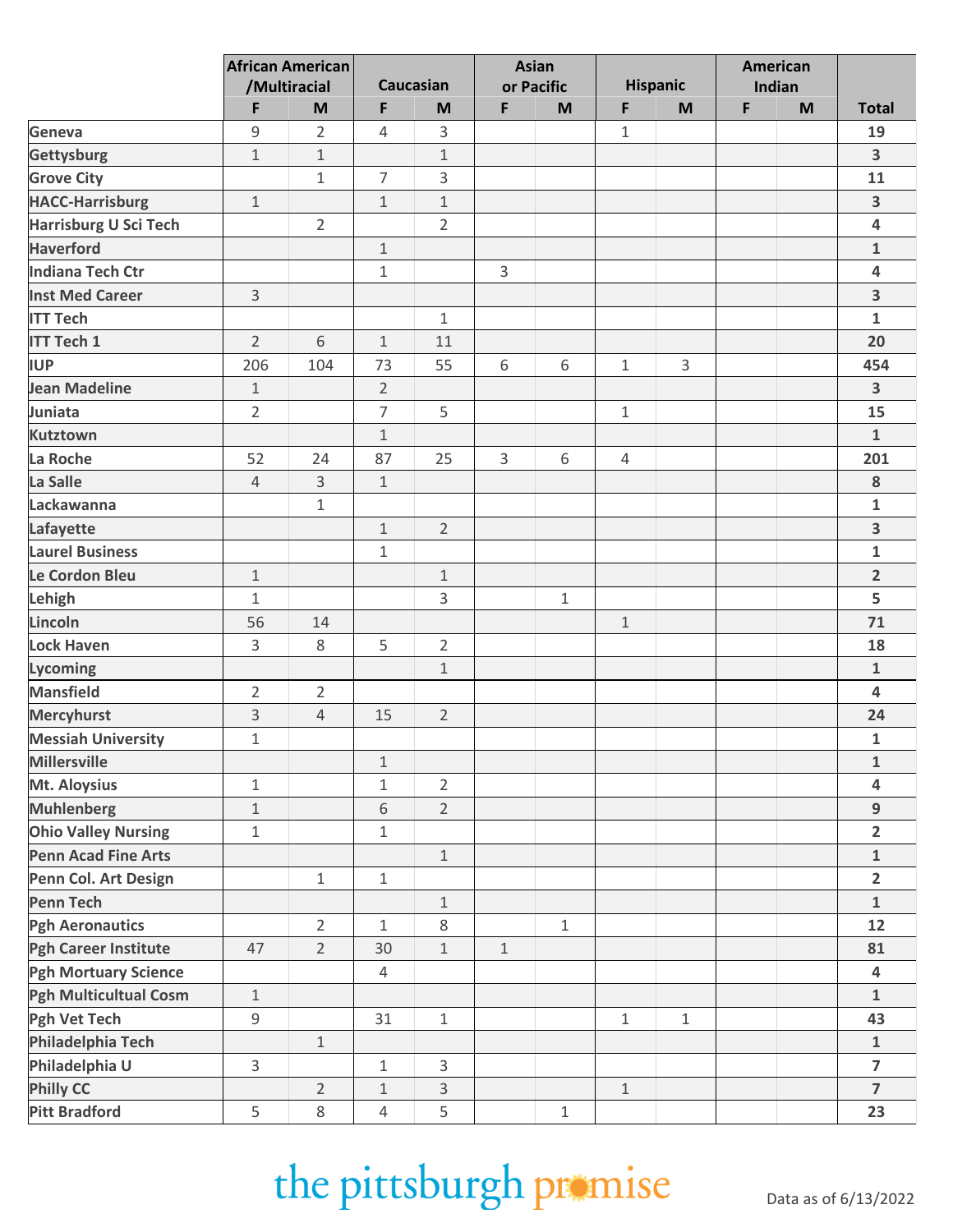| <b>Hispanic</b><br>Caucasian<br>Indian<br>/Multiracial<br>or Pacific<br>F<br>F<br>F<br>F<br>F<br><b>Total</b><br>M<br>M<br>M<br>M<br>M<br><b>Pitt Greensburg</b><br>6<br>$\overline{2}$<br>24<br>22<br>50<br>48<br>153<br>$\mathbf{1}$<br>$\overline{2}$<br>39<br><b>Pitt Johnstown</b><br>16<br>18<br>29<br>104<br>$\overline{7}$<br><b>Pitt Main</b><br>39<br>29<br>112<br>82<br>376<br>380<br>12<br>$\mathbf{1}$<br>1,038<br>6<br>$\overline{2}$<br><b>Pitt Titusville</b><br>12<br>20<br><b>Point Park</b><br>$\overline{3}$<br>5<br>$\overline{3}$<br>3<br>131<br>73<br>166<br>128<br>512<br>$\overline{2}$<br>$\mathbf{1}$<br><b>PSU Abington</b><br>$\mathbf{1}$<br>$\overline{\mathbf{4}}$<br>5<br><b>PSU Altoona</b><br>11<br>$\overline{7}$<br>10<br>$1\,$<br>34<br>$\mathsf 9$<br>53<br><b>PSU Beaver</b><br>20<br>11<br>12<br>$\mathbf{1}$ |  |
|--------------------------------------------------------------------------------------------------------------------------------------------------------------------------------------------------------------------------------------------------------------------------------------------------------------------------------------------------------------------------------------------------------------------------------------------------------------------------------------------------------------------------------------------------------------------------------------------------------------------------------------------------------------------------------------------------------------------------------------------------------------------------------------------------------------------------------------------------------|--|
|                                                                                                                                                                                                                                                                                                                                                                                                                                                                                                                                                                                                                                                                                                                                                                                                                                                        |  |
|                                                                                                                                                                                                                                                                                                                                                                                                                                                                                                                                                                                                                                                                                                                                                                                                                                                        |  |
|                                                                                                                                                                                                                                                                                                                                                                                                                                                                                                                                                                                                                                                                                                                                                                                                                                                        |  |
|                                                                                                                                                                                                                                                                                                                                                                                                                                                                                                                                                                                                                                                                                                                                                                                                                                                        |  |
|                                                                                                                                                                                                                                                                                                                                                                                                                                                                                                                                                                                                                                                                                                                                                                                                                                                        |  |
|                                                                                                                                                                                                                                                                                                                                                                                                                                                                                                                                                                                                                                                                                                                                                                                                                                                        |  |
|                                                                                                                                                                                                                                                                                                                                                                                                                                                                                                                                                                                                                                                                                                                                                                                                                                                        |  |
|                                                                                                                                                                                                                                                                                                                                                                                                                                                                                                                                                                                                                                                                                                                                                                                                                                                        |  |
|                                                                                                                                                                                                                                                                                                                                                                                                                                                                                                                                                                                                                                                                                                                                                                                                                                                        |  |
|                                                                                                                                                                                                                                                                                                                                                                                                                                                                                                                                                                                                                                                                                                                                                                                                                                                        |  |
| <b>PSU Berks</b><br>$1\,$<br>$\mathbf{1}$                                                                                                                                                                                                                                                                                                                                                                                                                                                                                                                                                                                                                                                                                                                                                                                                              |  |
| $\mathbf{1}$<br><b>PSU Dubois</b><br>$\mathbf{1}$                                                                                                                                                                                                                                                                                                                                                                                                                                                                                                                                                                                                                                                                                                                                                                                                      |  |
| <b>PSU Erie</b><br>17<br>34<br>6<br>123<br>24<br>41<br>$\,1\,$                                                                                                                                                                                                                                                                                                                                                                                                                                                                                                                                                                                                                                                                                                                                                                                         |  |
| $\overline{2}$<br>3<br><b>PSU Fayette-Eberly</b><br>1                                                                                                                                                                                                                                                                                                                                                                                                                                                                                                                                                                                                                                                                                                                                                                                                  |  |
| 5<br>$\overline{3}$<br><b>PSU Harrisburg</b><br>$\mathbf{1}$<br>$1\,$                                                                                                                                                                                                                                                                                                                                                                                                                                                                                                                                                                                                                                                                                                                                                                                  |  |
| 5<br>$\overline{7}$<br>9<br><b>PSU Main</b><br>122<br>123<br>$\mathbf{1}$<br>$\mathbf{1}$<br>73<br>145<br>486                                                                                                                                                                                                                                                                                                                                                                                                                                                                                                                                                                                                                                                                                                                                          |  |
| 8<br>$\overline{2}$<br><b>PSU McKeesport</b><br>73<br>49<br>15<br>24<br>$\mathbf{1}$<br>172                                                                                                                                                                                                                                                                                                                                                                                                                                                                                                                                                                                                                                                                                                                                                            |  |
| 5<br>$\overline{7}$<br><b>PSU New Ken</b><br>3<br>$\mathbf 1$<br>15<br>31                                                                                                                                                                                                                                                                                                                                                                                                                                                                                                                                                                                                                                                                                                                                                                              |  |
| $\overline{2}$<br>PTC (PTI)<br>$\overline{2}$<br>22<br>45<br>$1\,$<br>16<br>27<br>115                                                                                                                                                                                                                                                                                                                                                                                                                                                                                                                                                                                                                                                                                                                                                                  |  |
| 5<br>3<br><b>Robert Morris</b><br>$\overline{4}$<br>$\mathbf{1}$<br>75<br>68<br>103<br>120<br>$\mathbf{1}$<br>380                                                                                                                                                                                                                                                                                                                                                                                                                                                                                                                                                                                                                                                                                                                                      |  |
| $\overline{3}$<br><b>Rosedale Tech</b><br>$1\,$<br>58<br>92<br>26<br>$\overline{4}$                                                                                                                                                                                                                                                                                                                                                                                                                                                                                                                                                                                                                                                                                                                                                                    |  |
| $\mathbf{1}$<br><b>Saint Josephs</b><br>$\mathbf{1}$                                                                                                                                                                                                                                                                                                                                                                                                                                                                                                                                                                                                                                                                                                                                                                                                   |  |
| 5<br>$\overline{2}$<br><b>Seton Hill</b><br>8<br>47<br>15<br>16<br>$\mathbf{1}$                                                                                                                                                                                                                                                                                                                                                                                                                                                                                                                                                                                                                                                                                                                                                                        |  |
| $\overline{2}$<br>$\overline{2}$<br>3<br>3<br>Shippensburg<br>10                                                                                                                                                                                                                                                                                                                                                                                                                                                                                                                                                                                                                                                                                                                                                                                       |  |
| 5<br>5<br>3<br><b>Slippery Rock</b><br>163<br>101<br>112<br>$\mathbf{1}$<br>148<br>538                                                                                                                                                                                                                                                                                                                                                                                                                                                                                                                                                                                                                                                                                                                                                                 |  |
| 3<br><b>South Hills Beauty</b><br>25<br>$\mathbf 1$<br>30<br>$\mathbf{1}$<br>60                                                                                                                                                                                                                                                                                                                                                                                                                                                                                                                                                                                                                                                                                                                                                                        |  |
| <b>St. Francis</b><br>$2^{\circ}$<br>$\overline{2}$                                                                                                                                                                                                                                                                                                                                                                                                                                                                                                                                                                                                                                                                                                                                                                                                    |  |
| 38<br>$\overline{4}$<br>12<br>10<br>12<br><b>St. Vincent</b>                                                                                                                                                                                                                                                                                                                                                                                                                                                                                                                                                                                                                                                                                                                                                                                           |  |
| $\overline{2}$<br>$\overline{\mathbf{3}}$<br>Susquehanna U<br>$\mathbf{1}$                                                                                                                                                                                                                                                                                                                                                                                                                                                                                                                                                                                                                                                                                                                                                                             |  |
| 3<br><b>Swarthmore</b><br>$\mathbf{1}$<br>$\overline{\mathbf{4}}$                                                                                                                                                                                                                                                                                                                                                                                                                                                                                                                                                                                                                                                                                                                                                                                      |  |
| $\overline{2}$<br>68<br>9<br>$\overline{2}$<br><b>Temple</b><br>89<br>23<br>94<br>287                                                                                                                                                                                                                                                                                                                                                                                                                                                                                                                                                                                                                                                                                                                                                                  |  |
| <b>Thad Stevens Tech</b><br>$\mathbf{1}$<br>$\mathbf{1}$                                                                                                                                                                                                                                                                                                                                                                                                                                                                                                                                                                                                                                                                                                                                                                                               |  |
| <b>Thiel</b><br>49<br>12<br>11<br>10<br>16                                                                                                                                                                                                                                                                                                                                                                                                                                                                                                                                                                                                                                                                                                                                                                                                             |  |
| <b>Thomas Jefferson</b><br>$\overline{2}$<br>$\overline{\mathbf{3}}$<br>1                                                                                                                                                                                                                                                                                                                                                                                                                                                                                                                                                                                                                                                                                                                                                                              |  |
| <b>Triangle Tech</b><br>6<br>49<br>22<br>20<br>$1\,$                                                                                                                                                                                                                                                                                                                                                                                                                                                                                                                                                                                                                                                                                                                                                                                                   |  |
| 8<br>5<br>5<br>6<br><b>UArts</b><br>24                                                                                                                                                                                                                                                                                                                                                                                                                                                                                                                                                                                                                                                                                                                                                                                                                 |  |
| <b>Universal Tech</b><br>$\mathbf{1}$<br>$\mathbf{1}$                                                                                                                                                                                                                                                                                                                                                                                                                                                                                                                                                                                                                                                                                                                                                                                                  |  |
| 10<br>$\overline{2}$<br>$\mathbf{1}$<br>26<br><b>UPenn</b><br>$\mathbf{1}$<br>11<br>$\mathbf{1}$                                                                                                                                                                                                                                                                                                                                                                                                                                                                                                                                                                                                                                                                                                                                                       |  |
| <b>UPMC Mercy</b><br>14<br>19<br>$\overline{4}$<br>$\mathbf{1}$                                                                                                                                                                                                                                                                                                                                                                                                                                                                                                                                                                                                                                                                                                                                                                                        |  |
| $\overline{3}$<br><b>UPMC Shadyside</b><br>10<br>$\overline{4}$<br>$\mathbf{1}$<br>18                                                                                                                                                                                                                                                                                                                                                                                                                                                                                                                                                                                                                                                                                                                                                                  |  |
| $\overline{2}$<br>$\overline{\mathbf{3}}$<br><b>UPMC St. Margaret</b><br>$\mathbf{1}$                                                                                                                                                                                                                                                                                                                                                                                                                                                                                                                                                                                                                                                                                                                                                                  |  |
| $\overline{2}$<br>$\overline{\mathbf{3}}$<br><b>Villanova</b><br>$\mathbf{1}$                                                                                                                                                                                                                                                                                                                                                                                                                                                                                                                                                                                                                                                                                                                                                                          |  |
| $\overline{9}$<br>$\overline{9}$<br><b>W&amp;J</b><br>10<br>48<br>20                                                                                                                                                                                                                                                                                                                                                                                                                                                                                                                                                                                                                                                                                                                                                                                   |  |
| <b>Walnut Hill</b><br>$\mathbf{1}$<br>$\mathbf{1}$                                                                                                                                                                                                                                                                                                                                                                                                                                                                                                                                                                                                                                                                                                                                                                                                     |  |
| 5<br>Waynesburg<br>$\mathsf 9$<br>6<br>37<br>16<br>$\,1\,$                                                                                                                                                                                                                                                                                                                                                                                                                                                                                                                                                                                                                                                                                                                                                                                             |  |